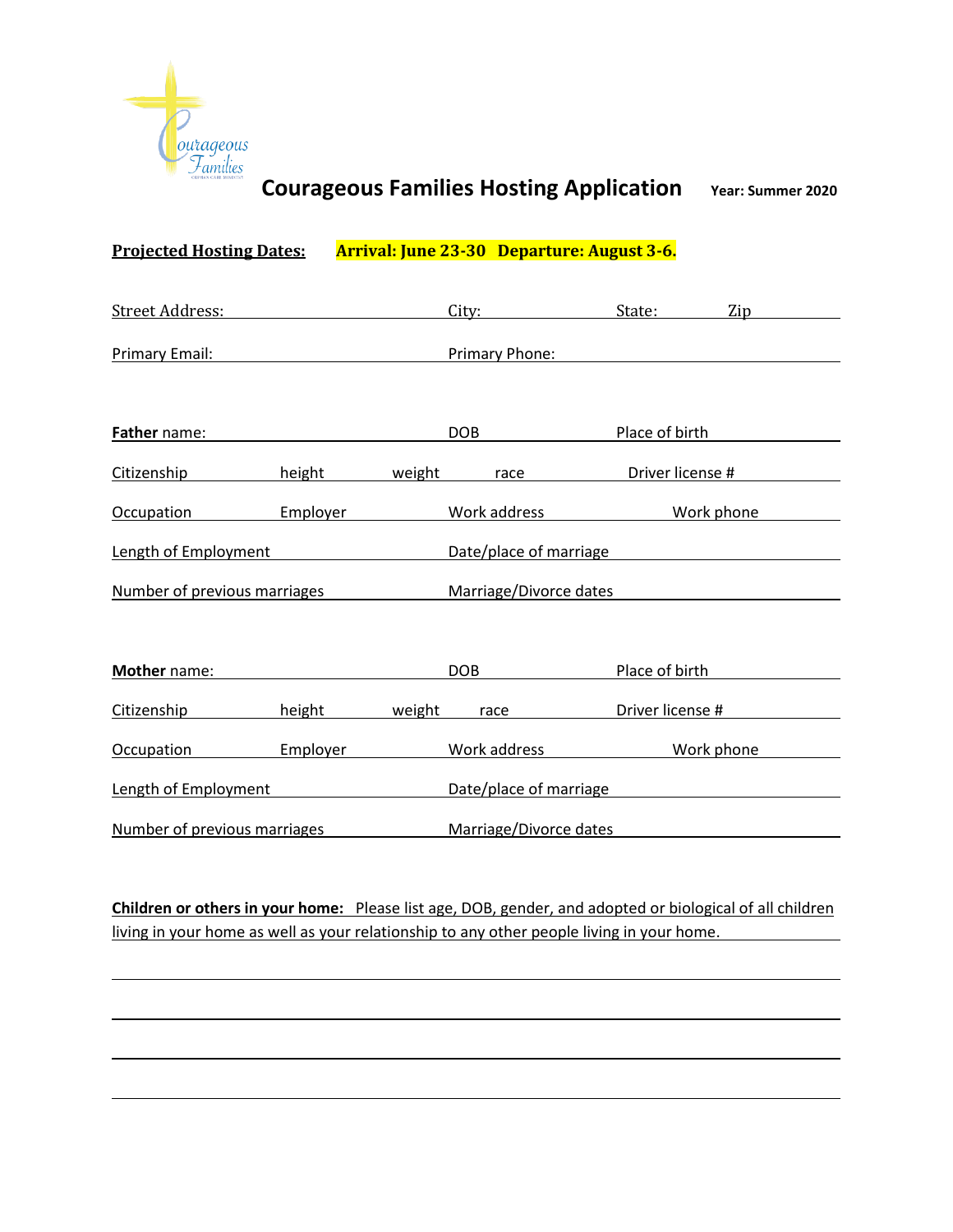

### **Legal Information: If the answer to any of the following questions is "yes", please provide a detailed explanation. Use an additional sheet if needed.**

Have you ever been questioned, arrested, charged and/or convicted of any crime including but not limited to shoplifting, fraud, theft, prostitution, solicitation, DUI, DWI, domestic violence, child abuse, assault, or possession of a controlled substance?

Mother **Father** Father **Faction Father Contract Contract Contract Other adults in your home** 

Is there any reason you or anyone in your home would not be approved for FBI and/or state background checks?

Do you or anyone in your home have a history of drug or alcohol abuse?

Has your application to adopt or foster parent ever been rejected by any other adoption or child-placing agency?

Do you have an approved Home Study? Have you ever had an unfavorable Home Study?

Have you or anyone in your home had their parental rights terminated by a court of law?

**Health Information:** Please list any and all diagnosis, prognosis, and any medication or treatment prescribed for members of your household. Please used a separate sheet of paper if needed.

**Father:**

**Mother:**

**Other members of your household:**

**Please write a statement as to why you are interested in hosting, activities you hope to do while hosting, and the ages and gender you hope to host.**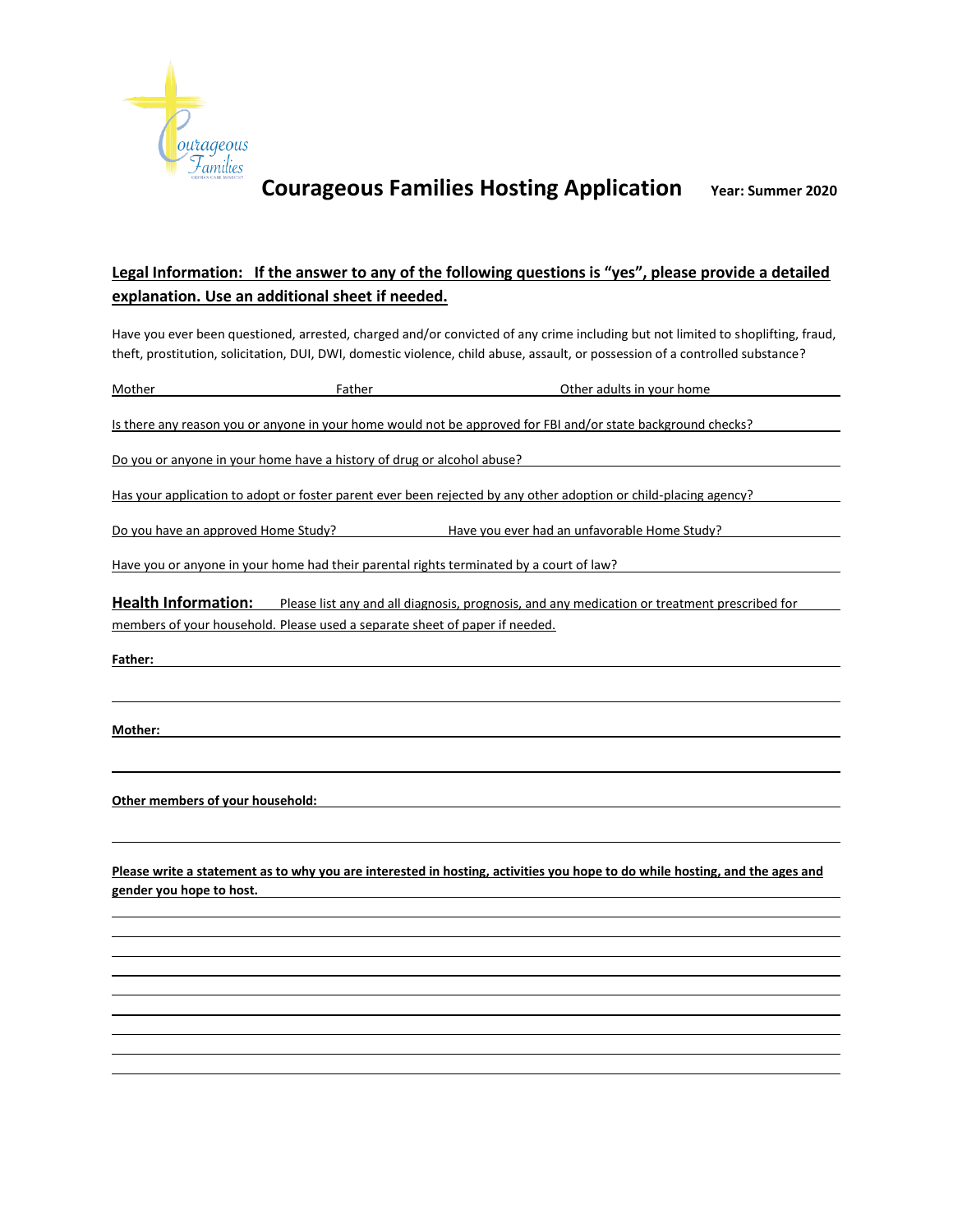

Families will have training in early June, however here are some basic things to know about hosting:

- o **Children's needs:** I/We are aware that orphan children may have issues that require excess time and attention.
- o **Host donations:** I/We understand that the hosting donation in the amount of \$2900 per child and \$2900 for each additional sibling covers each child's international travel costs, insurance, in-country transportation, document preparation, in-country administrative expenses, visa, and passport expenses. (All donations are tax deductible as Courageous Families is a 501c3 non- profit organization). Fundraisers are encouraged.
- o **Host deposits of \$500/child are due in order to reserve a specific child for hosting prior to March 15, 2019.** This is required for a family to "hold" a child for hosting prior to the first commitment deadline of \$500/child by March 15.
- o **The remaining \$2400 for hosting expenses are due by Wednesday, May 1, 2019.** All hosting expenses paid to Courageous Families, Incorporated are donations and are non-refundable according to non-profit organization guidelines. These amounts cover all the children's travel expenses to and from Ukraine. You will be provided with a giving receipt by Courageous Families upon request in order to get the appropriate tax benefits.
- o **Transportation:** I/We understand that the host family must make arrangements to meet the host child at the appointed time in the airport with the other host families. We also understand the children must return to the airport at the appointed date/time when departure is scheduled.
- o **Sitters:** I/We understand that at least one parent should be home the vast majority of the time. All sitters more than 2 hours should be approved and be limited. Please provide coordinators additional information if there is a question.
- o **Tax deductible/No refunds:** I/We understand that all money given/paid by our family to Courageous Families will be used to benefit children and CANNOT be refunded. Receipts for tax purposes will be provided upon request.
- o **Photographs:** I/We understand that all photographs utilized of host children and families for Courageous Families is the property of Courageous Families and may be used for promotional purposes. Please do not publically post photos of host children unless they are in a group and unidentified within the picture. A private Facebook group is fine to share more details.
- o **Health Insurance:** I/We understand that host families are responsible for medical costs not covered by insurance, which is provided for each child. The insurance provided is a limited coverage medical insurance for travelers.
- o **Unforeseeable Circumstances:** *Under extremely rare circumstances, a child may be pulled from the program due to illness or other unforeseeable causes in the child's country of origin. We will do everything in our power to offer an alternate host child or transfer unspent money to the next host program for an affected family. However many nonrefundable program related payments cover airline & train tickets, passports, visa's, medical insurance, etc. during the prior months of the host child's arrival which cannot be recouped, refunded or used later.*

#### **PAYMENT SCHEDULE:**

\$50 Intermediate screening background check submitted with application (Findoutthetruth.com) \$500/child to "hold" a chosen child for hosting on or before March 15, 2019. Remaining \$2400 due by Wednesday, May 1, 2019.

| Fees are used for:                                                                 |        |
|------------------------------------------------------------------------------------|--------|
| Document preparation per participant (Apostille, translate, and certify documents) | \$750  |
| Child's travel & related expenses (flights, train, US Visa, Passport)              | \$1700 |
| <b>Medical Insurance</b>                                                           | \$150  |
| Portion of chaperone expenses                                                      | \$200  |
| Miscellaneous (vehicle transportation, food, etc.)                                 | \$100  |
|                                                                                    |        |